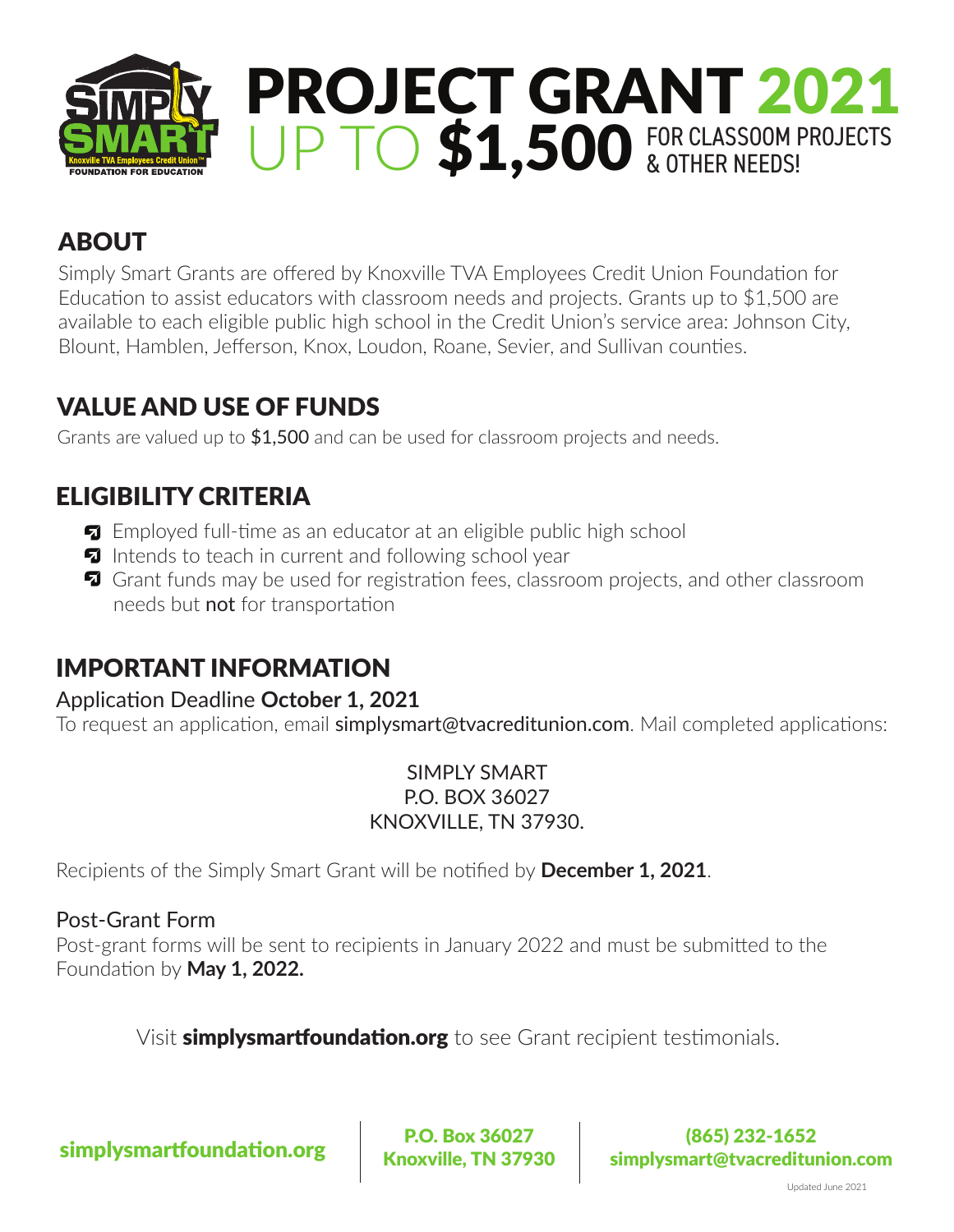# ELIGIBLE SCHOOLS

Grants up to \$1,500 are available to each of the following public high schools:

#### **BLOUNT COUNTY**

Alcoa High School Heritage High School Maryville High School Samuel Everett School of Innovation William Blount High School

#### **HAMBLEN COUNTY**

Morristown East High School Morristown West High School

#### **JEFFERSON COUNTY**

Jefferson County High School

#### **KNOX COUNTY**

Austin East Magnet School Bearden High School Career Magnet Academy Carter High School Central High School Farragut High School Fulton High School Gibbs High School Halls High School Hardin Valley Academy Karns High School L&N STEM Academy Paul L Kelley Volunteer Academy Powell High School South-Doyle High School West High School

#### **LOUDON COUNTY**

Greenback School Lenoir City High School Loudon High School

#### **ROANE COUNTY**

Harriman High School Midway High School Oliver Springs High School Roane County High School Rockwood High School

#### **SEVIER COUNTY**

Gatlinburg-Pittman High School Northview Academy Pigeon Forge High School Sevier County High School Seymour High School

#### **SULLIVAN COUNTY**

Dobyns-Bennett High School Sullivan East High School Sullivan West Ridge High School Tennessee High School

#### **JOHNSON CITY**

Science Hill High School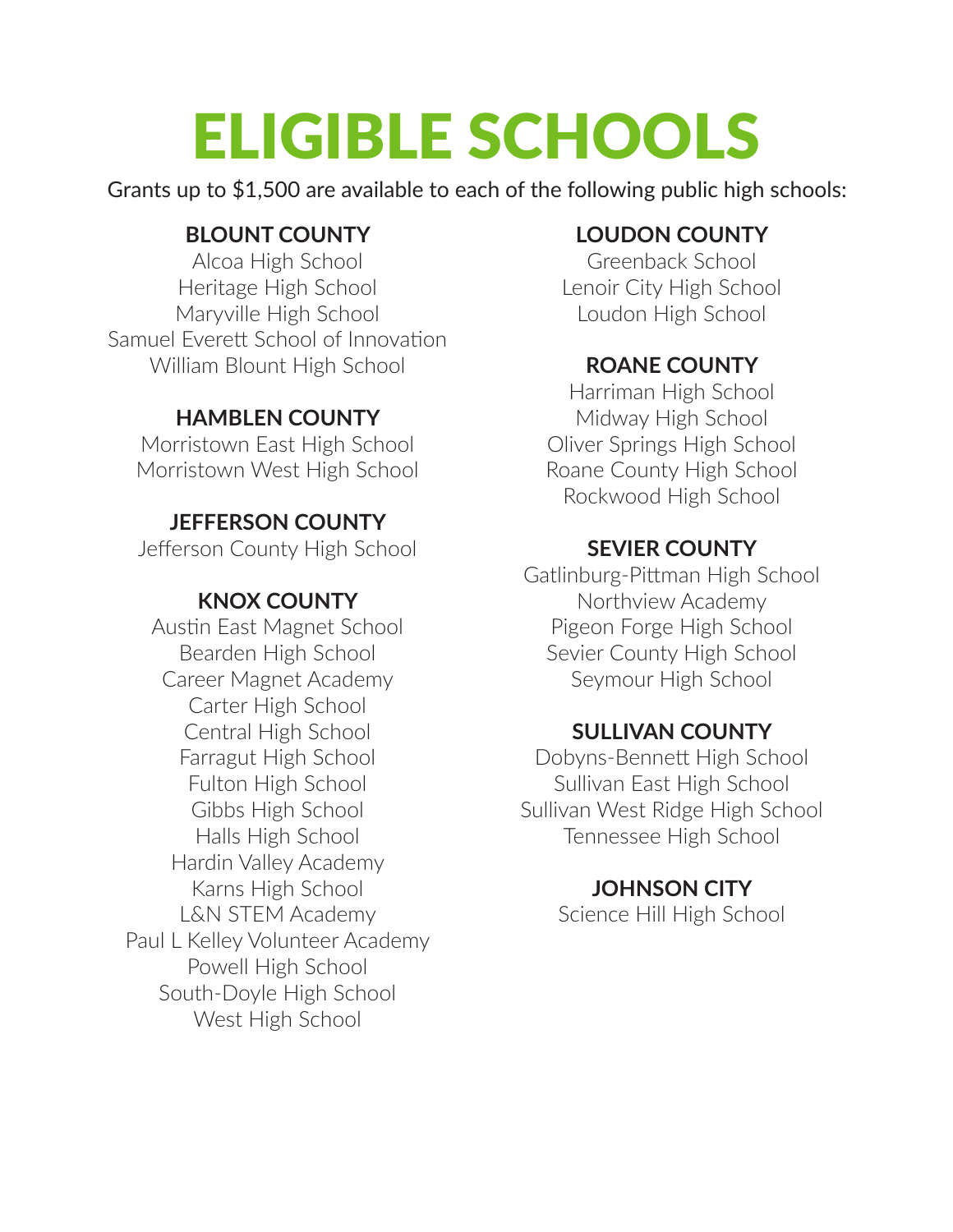

# GRANT APPLICATION

## BACKGROUND INFORMATION

Note: All fields are required. Incomplete applications will not be considered.

| Date                                                                                                    |                                     | Amount                                           |
|---------------------------------------------------------------------------------------------------------|-------------------------------------|--------------------------------------------------|
| Project Title                                                                                           |                                     |                                                  |
| Personal Title (Mr., Mrs., etc.)                                                                        |                                     |                                                  |
| <b>First Name</b>                                                                                       |                                     |                                                  |
| Last Name                                                                                               |                                     |                                                  |
| Email Address (Make sure email is accessible and active during the entire year, especially the summer.) |                                     |                                                  |
| Address 1                                                                                               |                                     |                                                  |
| Address 2                                                                                               |                                     |                                                  |
| City                                                                                                    | <b>State</b>                        | Zip                                              |
| <b>School Name</b>                                                                                      |                                     |                                                  |
| <b>School Address 1</b>                                                                                 |                                     |                                                  |
| <b>School Address 2</b>                                                                                 |                                     |                                                  |
| <b>School City</b>                                                                                      | <b>State</b>                        | Zip                                              |
| <b>School Phone</b>                                                                                     |                                     |                                                  |
| <b>School Principal</b>                                                                                 |                                     |                                                  |
| <b>Principal Phone</b>                                                                                  |                                     |                                                  |
| <b>Applicant Phone</b>                                                                                  |                                     |                                                  |
| <b>Applicant Signature</b>                                                                              |                                     | Date                                             |
| <b>Principal Signature</b>                                                                              |                                     | Date                                             |
| simplysmartfoundation.org                                                                               | P.O. Box 36027<br>Knowille TN 27020 | (865) 232-1652<br>cimplycmart@tyacraditunian.com |

Knoxville, TN 37930

simplysmart@tvacreditunion.com